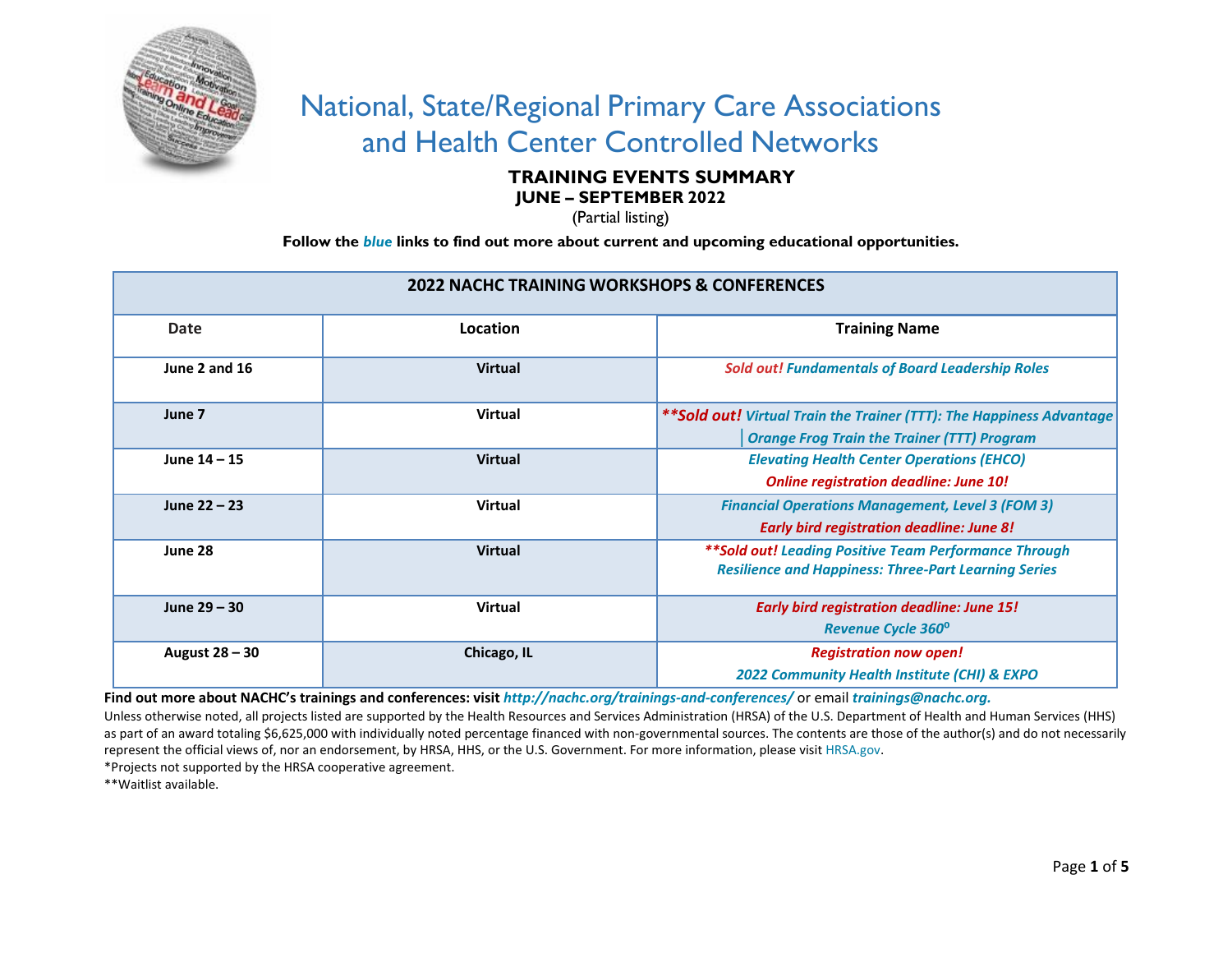| 2022 REGIONAL AND STATE PRIMARY CARE ASSOCIATION TRAINING WORKSHOPS & CONFERENCES |                                |                                                                                                                               |                                                                                                                                            |
|-----------------------------------------------------------------------------------|--------------------------------|-------------------------------------------------------------------------------------------------------------------------------|--------------------------------------------------------------------------------------------------------------------------------------------|
| <b>Date</b>                                                                       | Location                       | <b>Title</b>                                                                                                                  | Organization                                                                                                                               |
| June $7 - 9$                                                                      | <b>Virtual</b>                 | <b>Deciphering the Operational Site Visit: Legal</b><br><b>Requirements and Practical Tips for a</b><br><b>Successful OSV</b> |                                                                                                                                            |
| June $21 - 22$                                                                    | <b>Virtual</b>                 | <b>Health Center Compliance Program:</b><br><b>Fundamentals</b>                                                               | Feldesman Tucker Leifer Fidell LLP (FTLF)<br>For more information, contact Lilly Lane  <br>learning@ftlf.com                               |
| June 27 - 29                                                                      | <b>Virtual</b>                 | <b>Managed Care Contracting Strategies in an</b><br><b>Era of Value-Based Payment</b>                                         |                                                                                                                                            |
| July $25 - 27$                                                                    | <b>Virtual</b>                 | <b>Medicare for FQHCs</b>                                                                                                     |                                                                                                                                            |
| August 17 - 19                                                                    | <b>Hybrid</b><br>San Diego, CA | <b>Federal Funding Academy</b>                                                                                                |                                                                                                                                            |
| June 22 - 28                                                                      | Las Vegas, NV                  | 2022 Region IX Clinical Excellence & Leadership<br><b>Conference</b>                                                          | <b>California Primary Care Association (CPCA)</b><br>For more information, contact Kokaale Amissah-Aidoo  <br>kaidoo@cpca.org              |
| September 14 - 15                                                                 | Omaha, NE                      | Save the date! 2022 HCAN Conference: Advancing<br>the Health Center Movement                                                  | <b>Health Center Association of Nebraska (HCAN)</b><br>For more information, contact Jenna Thomsen  <br>402-504-4415   JLT@hcanebraska.org |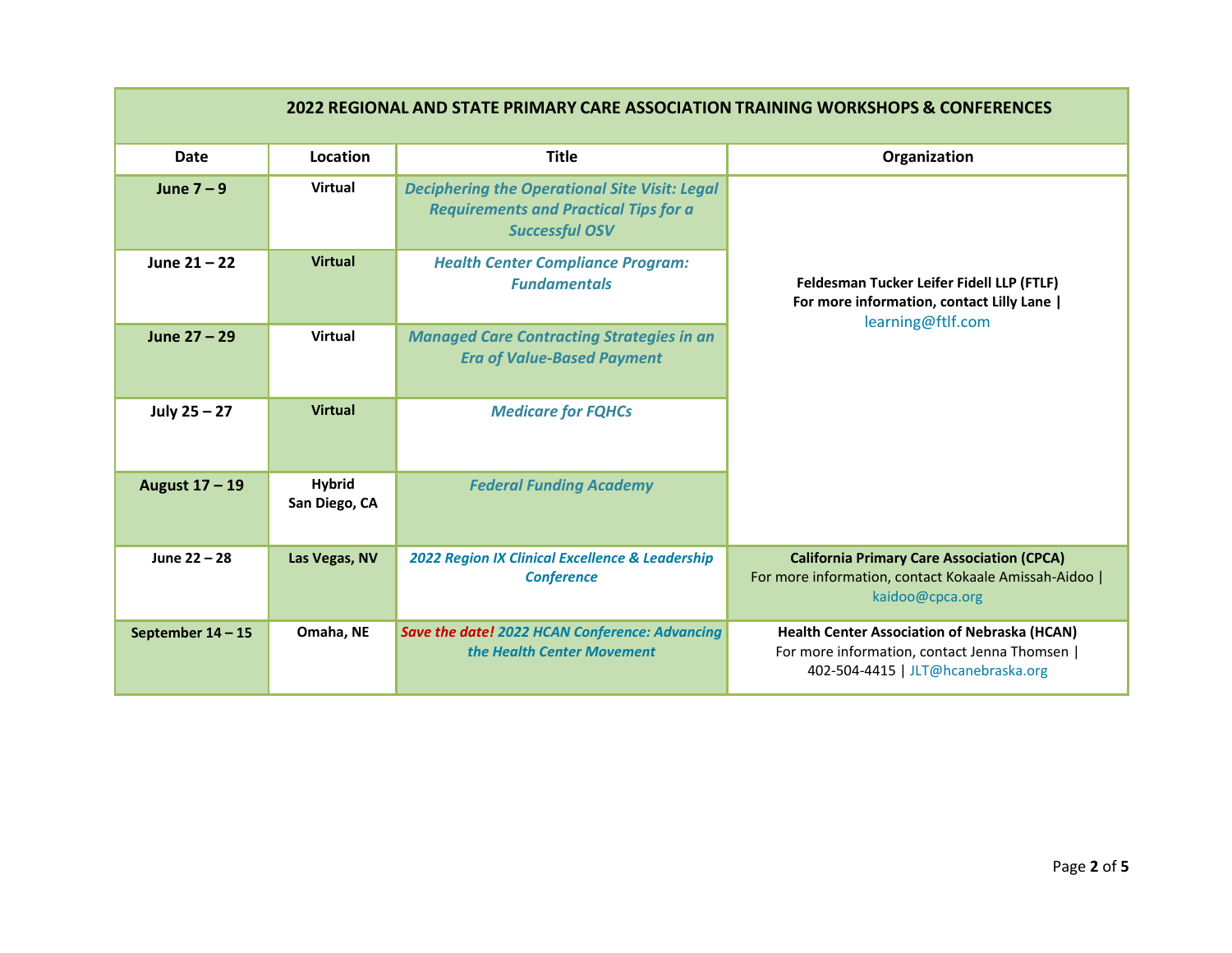| <b>2022 WEBINARS &amp; LEARNING COLLABORATIVES</b> |                         |                                            |                                                                                                                                                |
|----------------------------------------------------|-------------------------|--------------------------------------------|------------------------------------------------------------------------------------------------------------------------------------------------|
| <b>Date</b>                                        | <b>Time</b>             | Organization                               | <b>Title</b>                                                                                                                                   |
| May 12- June 16                                    | $1:00 - 2:00$ pm ET     |                                            | <b>Implementation Tools and Resources for Enhancing</b><br><b>Equity-Focused PrEP Services Series</b>                                          |
| May 18 & 25                                        | $2:00 - 3:30$ pm ET     |                                            | <b>Webinar Series: Considerations for Sustaining</b><br>a Culture of Cybersecurity                                                             |
| May 24 - June 21                                   | $1:00 - 2:00$ pm ET     |                                            | "Come to the Table" A Pediatric Primary Care Healthy<br><b>Weight Initiative for Children and Families</b>                                     |
| June 9                                             | $2:00 - 3:00$ pm ET     | <b>NACHC</b>                               | <b>Telehealth Office Hour: Remote Self-Monitoring Blood</b><br><b>Pressure Program</b>                                                         |
| June 9                                             | $3:00 - 4:00$ pm ET     |                                            | <b>Eyes on Access: Steps for Integrating Comprehensive Eye</b><br><b>Health and Vision Services into Health Centers</b>                        |
| June 29                                            | $1:00 - 2:15$ pm ET     |                                            | <b>PHE Unwinding Readiness for Health Centers: Strategies</b><br>for Preparing Medicaid Beneficiaries for Eligibility<br><b>Determinations</b> |
| July 12, 13 & 14                                   | $1:00 - 2:30$ pm ET     |                                            | <b>Creating and Maintaining a Culture of Continuous</b><br><b>Compliance: Preparing for HRSA's Operational Site Visit</b><br>and Beyond        |
| June 16                                            | $1:00 - 2:00$ pm ET     |                                            | <b>Making the Informed Consent Process Work for Your</b><br><b>Health Center</b>                                                               |
| June 21                                            | $1:00 - 2:30$ pm ET     | Feldesman Tucker Leifer Fidell LLP (FTLF)  | <b>Employer Compliance Obligations Under the Family</b><br>and Medical Leave Act                                                               |
| June 23                                            | $1:00 - 2:15$ pm ET     |                                            | <b>The Single Audit Under the Uniform Guidance</b>                                                                                             |
| July 21                                            | $1:00 - 2:00$ pm ET     |                                            | <b>Responding to Audit Findings</b>                                                                                                            |
| June $21 - 23$                                     | $9:00$ am $-1:00$ pm PT | California Primary Care Association (CPCA) | <b>2022 New Clinical Director's Training</b>                                                                                                   |

Unless otherwise noted, all projects listed are supported by the Health Resources and Services Administration (HRSA) of the U.S. Department of Health and Human Services (HHS) as part of an award totaling \$6,625,00 with individually noted percentage financed with non-governmental sources. The contents are those of the authors(s) and do not necessarily represent the official views of, nor an endorsement, by HRSA, HHS, or the U.S. Government. For more information, please visit *[HRSA.gov](http://www.hrsa.gov/)*.

\*Projects not supported by the HRSA cooperative agreement.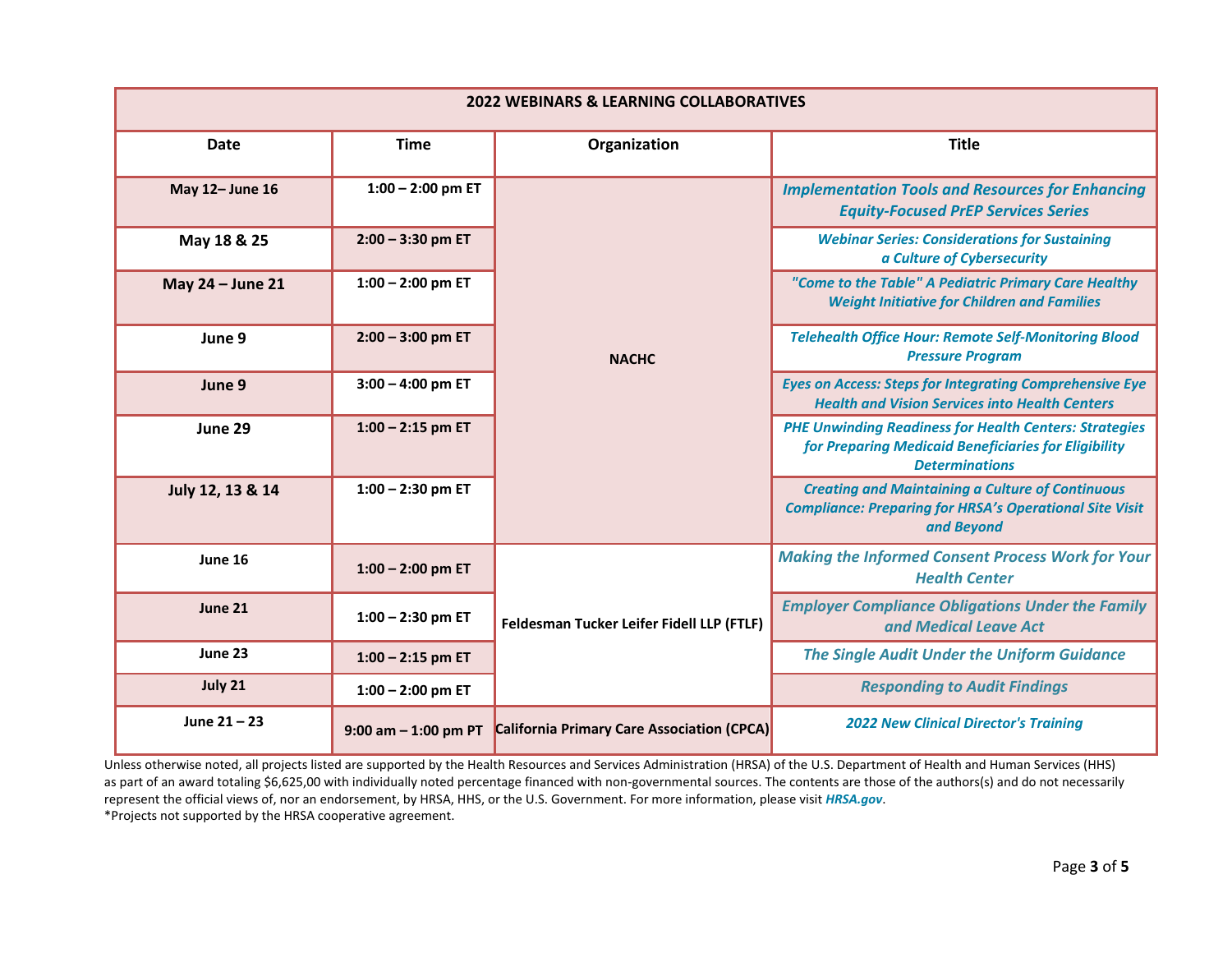| <b>Archived Presentations   Available Anytime</b> |                         |                                                                                                                                                                                                                                                     |
|---------------------------------------------------|-------------------------|-----------------------------------------------------------------------------------------------------------------------------------------------------------------------------------------------------------------------------------------------------|
| Organization                                      | <b>Publication Date</b> | <b>Title</b>                                                                                                                                                                                                                                        |
|                                                   | <b>May 2022</b>         | <b>NACHC and School-Based Health Alliance's</b><br>$\bullet$<br>Workshop for Health Centers Interested: Do<br><b>School-Based Health Models Expand Your</b><br><b>Community Reach? Yes!</b>                                                         |
|                                                   | <b>April 2022</b>       | <b>NACHC and School-Based Health Alliance's</b><br>$\bullet$<br>Workshop for Health Centers Interested: School<br>and Health Center Partnerships                                                                                                    |
|                                                   | <b>March 2022</b>       | <b>COVID-19 Vaccine Mandate Office Hours for</b><br>$\bullet$<br><b>Health Centers: Are You Ready for an On-Site</b><br>Survey?                                                                                                                     |
|                                                   | February 2022           | <b>COVID-19 Vaccine Mandate Office Hours for</b><br><b>Health Centers: Are you Ready for Phase Two</b><br><b>Implementation?</b>                                                                                                                    |
|                                                   | January 2022            | <b>NACHC's Telehealth Office Hours: Telehealth</b><br>$\bullet$<br><b>Policy Update</b><br><b>COVID-19 Vaccine Mandate Office Hours for Health</b><br><b>Centers</b>                                                                                |
|                                                   | December 2021           | <b>Building Trust: A Relational Approach to talking</b><br>$\bullet$<br>about staff COVID-19 Vaccination Mandates *                                                                                                                                 |
|                                                   | November 2021           | <b>CMS Vaccine Mandate: Compliance Requirements and</b><br>$\bullet$<br><b>Operational Resources for Health Centers</b>                                                                                                                             |
|                                                   | October 2021            | NACHC's 50th Anniversary Webinar Series: Honoring<br>$\bullet$<br>and Supporting America's Veterans                                                                                                                                                 |
|                                                   | September 2021          | NACHC's 50 <sup>th</sup> Anniversary Webinar Series: Health<br>$\bullet$<br><b>Centers Addressing SDOH *</b><br>Telehealth Office Hours: Navigating the Current<br><b>Telehealth Landscape</b><br>Pharmacy Access Office Hours: Listening Session * |